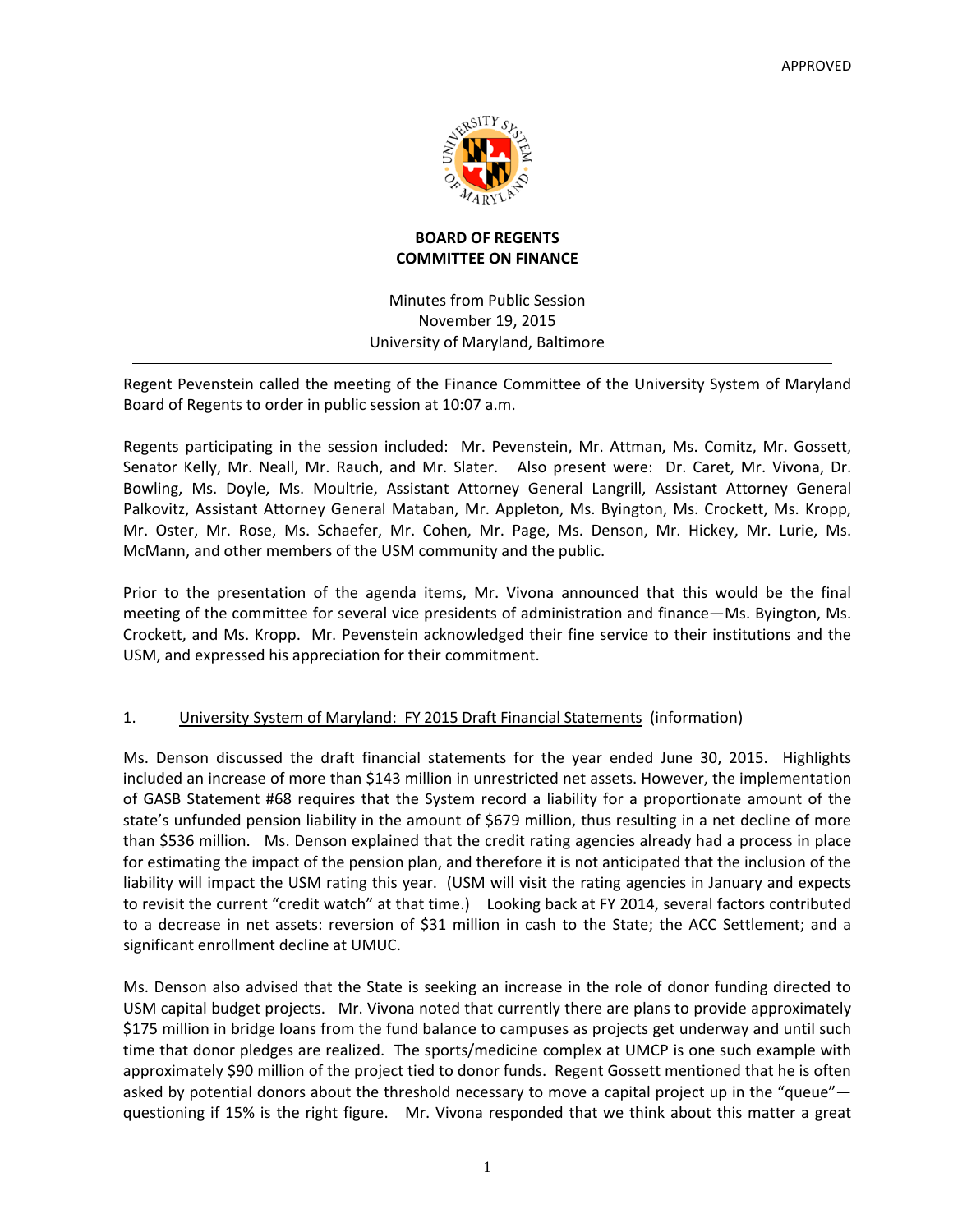deal and consider each project and its funding on a case‐by‐case basis. He added that some of the institutions may not have the capacity to meet a higher requirement, and thus the case for individual project consideration.

As a final point, it was noted that all campuses met their fund balance goals for the year. Regent Attman indicated that UMUC should be commended for its turnaround—adding that the Board empowered them to be entrepreneurial.

#### **The Report was accepted for information purposes.**

### 2. Opening Fall 2015 Enrollment and FY 2016 Estimated Full-time Equivalent (FTE) Report (presentation and information)

Dr. Muntz presented the fall enrollment report to the committee. The purpose of the report is to provide the overall headcount and FTE for each institution as well as note any changes or trends. Also, he explained, the report can confirm or measure the achievement of the actual enrollment compared to the enrollment plans by the universities. Together, these trends and changes provide information about enrollment that affects revenue, resource usage, and institutional strategic goals. The fall report is an apple‐to‐apple comparison at the same point in time each year.

Several findings reviewed by Dr. Muntz included: fall 2015 headcount tracks well with enrollment projections and the operating budget processes; enrollment growth continues to be strong for UMUC, which means there are more part-time students; combined non-UMUC growth at campuses remains flat; and, new freshmen continue to be about 1,000 students below the USM peak in FY 2009. Importantly, new freshmen are some of the most successful students in USM, so this likely means about 600 fewer degree recipients for the cohort.

In summary, it is likely that the USM will not have the bachelor degree production needed to meet the 55% goal with current levels of input. Transfers to USM schools are a considerable portion of the overall student body, with the number of Maryland community college transfers remaining high. And finally, there are some signs that those institutions that struggled with attracting enrollment (e.g., FSU and UMES) did better in fall 2015 after hiring third party enrollment service contractors.

While discussing the noticeable decline in first-time full-time enrollment at UB, Regent Comitz stated that the UB students had asked the president to focus on enrolling students who really wanted to attend UB as a preferred choice instead of enrolling students who were seeking to transfer elsewhere and somewhat disengaged. She added that among the students' wish list for campus amenities would be a sports/recreation facility and a daycare center.

#### **The Report was accepted for information purposes.**

#### 3. Proposed Revision to Board of Regents Policy VIII-16.00 – Policy on Payment of Moving Expenses (action)

Mr. Page explained that the proposed policy is offered for consideration as part of an ongoing effort to systematically review and update Board policies. The revised policy on moving expenses represents a modernization of a policy that dates from the early nineties. At the time, the policy was designed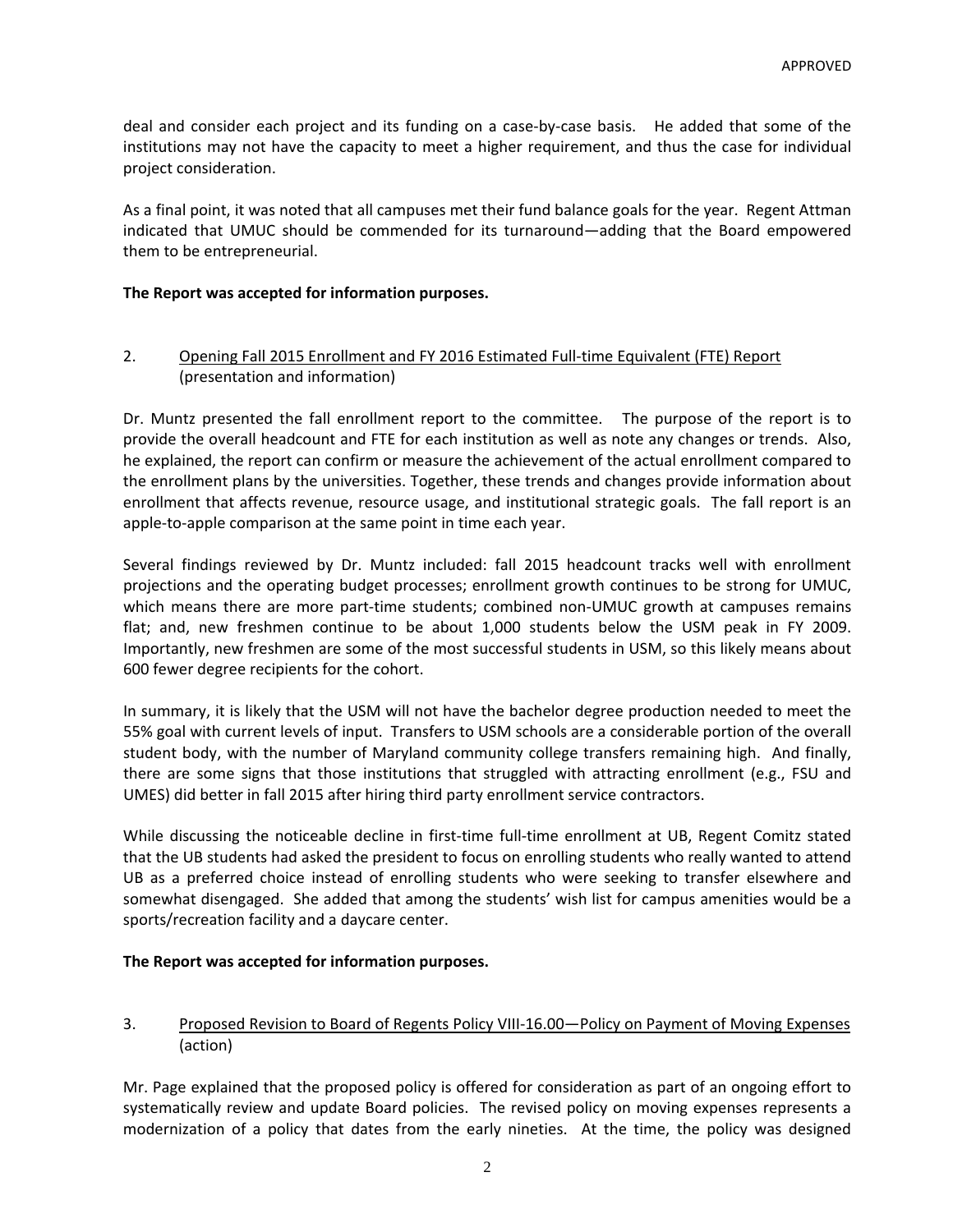around IRS reporting rules, specifying the distance required for a move to avoid reporting set at thirty‐ five miles. The IRS has since updated that figure to stand at fifty miles. Over time, the competitive market place for recruitment has changed. Instead of citing the IRS constraints, the proposed policy will instead provide flexibility for institutions to design their own relocation packages that are suitable for their market place. The USM Office will survey the institutions annually regarding their offerings.

### **The Committee on Finance recommended that the Board of Regents approve the proposed revision to the Policy on Payment of Moving Expenses, as presented.**

(Regent Pevenstein moved recommendation, seconded by Regent Attman, unanimously approved)

#### 4. University of Maryland, Baltimore: Contract Renewal for Scientific Supplies (action)

Regent Pevenstein summarized the item. UMB is seeking to exercise the last of five one‐year renewal options of a University System‐wide scientific supplies contract that has been co‐awarded to VWR International and Fisher Scientific. He noted that the multi‐campus collaboration resulted in great cost savings. Regent Attman added that this contract represented another terrific E&E effort.

**The Finance Committee recommended that the Board of Regents approve for the University of Maryland, Baltimore, that it may execute the fifth and final renewal option of the aforementioned contract consistent with the University System of Maryland Procurement Policies and Procedures; Section VII.C.2.**

(Regent Pevenstein moved recommendation, Senator Kelly seconded, unanimously approved)

# 5. University of Maryland Center for Environmental Science: Deed Transfer of 146 Williams Street from Maryland Department of Natural Resources (action)

Regent Pevenstein stated that UMCES is seeking approval to clean-up a deed that was erroneously recorded for the Department of Natural Resources in 1970. The property contains a laboratory that was built by UMCES in 1980 and has been in use by the Center since that time.

**The Finance Committee recommended that the Board of Regents approve for the University of Maryland Center for Environmental Science the deed transfer of 146 Williams Street from Department of Natural Resources to UMCES.**

(Regent Pevenstein moved recommendation, seconded by Regent Gossett, unanimously approved)

#### 6. Frostburg State University: Discussion of Student Housing (information)

Mr. Vivona reminded everyone that when the Finance Committee recommended the System‐Funded Construction Program for approval in June, they requested a report and discussion on the status of the need for on‐campus student housing.